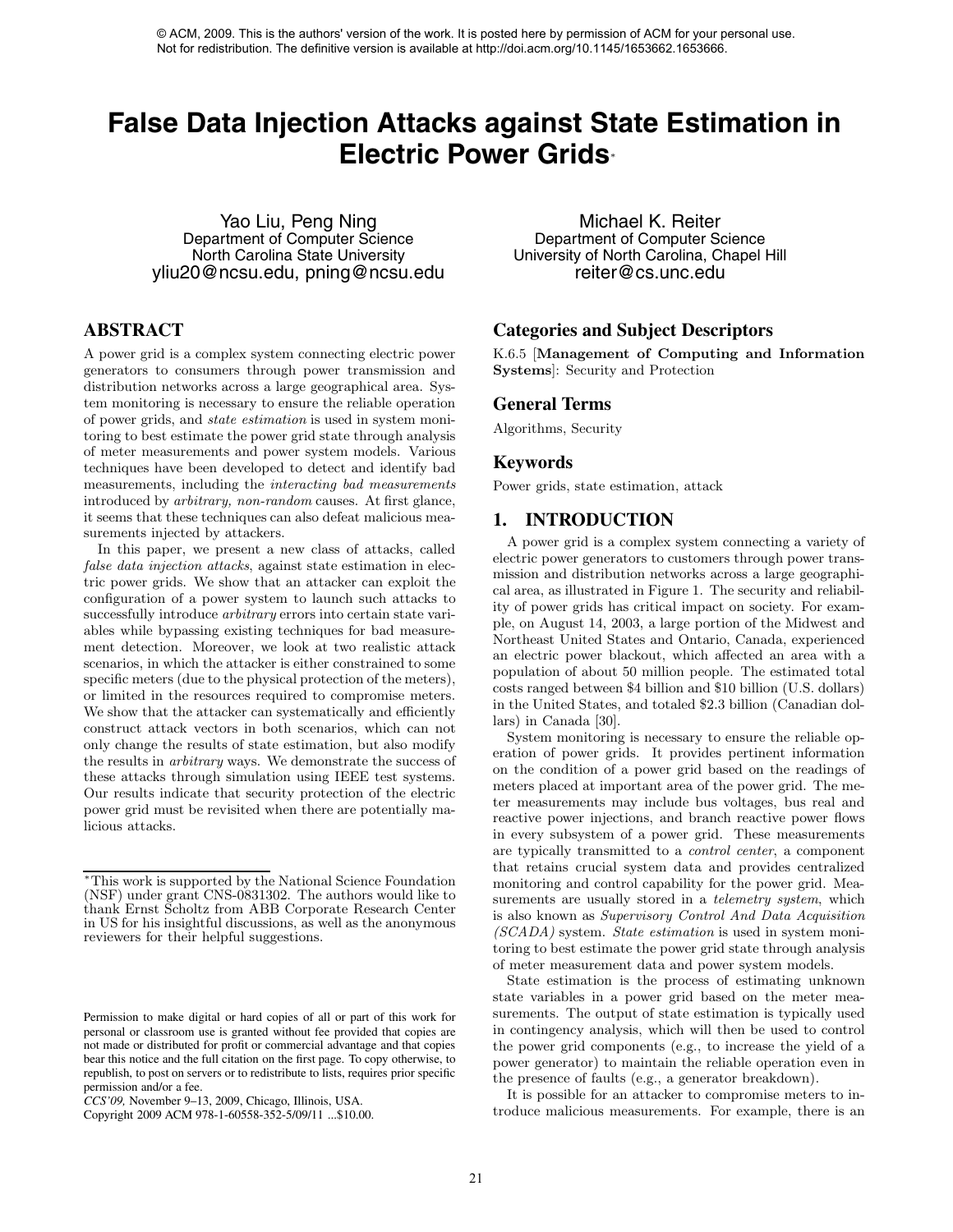

**Figure 1: A power grid connecting power plants to customers via power transmission and distribution networks (revised from [2])**

online video<sup>1</sup> that teaches people how to manipulate electric meters to cut their electricity bills. Though this meterhacking tutorial is about meters at the end consumers, it is conceivable that attackers have the same kind of ability to modify the meters in the power grid to introduce bad measurements if they have access to these meters. If these bad measurements affect the outcome of state estimation, they can mislead the power grid control algorithms, possibly resulting in catastrophic consequences such as blackouts in large geographic areas.

Power systems researchers have realized the threat of bad measurements and developed techniques for processing them  $(e.g., [16, 21-25])$ . These techniques first detect if there are bad measurements, and then identify and remove the bad ones if there are any. Some of these techniques (e.g., [21,23,25]) were targeted at *arbitrary*, interacting (i.e., correlated) bad measurements. At first glance, it seems that these approaches can also defeat the malicious measurements injected by attackers, since such malicious measurements can be considered as interacting bad measurements.

However, in this paper, we discover that all existing techniques for bad measurement detection and identification can be bypassed if the attacker knows the configuration of the power system. The fundamental reason for this failure is that all existing techniques for bad measurement detection rely on the same assumption that "when bad measurements take place, the squares of differences between the observed measurements and their corresponding estimates often become significant [16]." Unfortunately, our investigation indicates that this assumption is not always true. With the knowledge of the power system configuration, the attacker can systematically generate bad measurements so that the above assumption is violated, thus bypassing bad measurements detection.

In this paper, we present a new class of attacks, called *false data injection attacks*, against state estimation in electric power systems. By taking advantage of the configuration information of a power system, an attacker can inject malicious measurements that will mislead the state estimation process without being detected by any of the existing techniques for bad measurement detection.

State estimation uses power flow models. A *power flow* model is a set of equations that depict the energy flow on each transmission line of a power grid. An *AC power flow model* is a power flow model that considers both real and reactive power and is formulated by nonlinear equations. For large power systems, state estimation using an AC power flow model is computationally expensive and even infeasible in many cases. Thus, power system engineers sometimes only consider the real power and use a linearized power flow model, *DC power flow model*, to approximate the AC power flow model [14,18]. A DC power flow model is less accurate, but simpler and more robust than an AC model [14]. In this paper, as the first step in our research, we focus on attacks against state estimation using DC power flow models. We expect the results of this paper to serve as the foundation for future research for generalized power flow models.

We present false data injection attacks from the attacker's perspective. We first show that it is possible for the attacker to inject malicious measurements that can bypass existing techniques for bad measurement detection. We then look at two realistic attack scenarios. In the first attack scenario, the attacker is constrained to accessing some specific meters due to, for example, different physical protection of the meters. In the second attack scenario, the attacker is limited in the resources available to compromise meters. For both scenarios, we consider two realistic attack goals: *random false data injection attacks*, in which the attacker aims to find any attack vector as long as it can lead to a wrong estimation of state variables, and *targeted false data injection attacks*, in which the attacker aims to find an attack vector that can inject *arbitrary* errors into certain state variables. We show that the attacker can systematically and efficiently construct attack vectors for false data injection attacks in both attack scenarios with both attack goals.

We validate these attacks through simulation using IEEE test systems, including IEEE 9-bus, 14-bus, 30-bus, 118-bus, and 300-bus systems [37]. The simulation results demonstrate the success of these attacks. For example, to inject a specific malicious value into one target state variable, the attacker only needs to compromise 10 meters in most cases in the IEEE 300-bus system, which has 1,122 meters in total.

**Practical Implication:** We would like to point out that the false data injection attacks do pose strong requirements for the attackers. It requires that the attackers know the configuration of target power system, which is in general not easy to access. Moreover, the attackers have to manipulate some meters or their measurements before they are used for state estimation. Nevertheless, it is critical for power engineers and security people to be aware of this threat. Existing state estimation and the follow-up processes such as contingency analysis assume near-perfect detection of large bad measurements, while our results indicate that the attackers can always bypass the detection by manipulating the measurement values. Such a discrepancy may be amplified in the processes following state estimation and leads to catastrophic impacts (e.g., blackouts in large geographic areas).

The rest of the paper is organized as follows. Section 2 gives background and related work. Section 3 presents the basic principle of false data injection attacks, and gives the approaches for both random and targeted false data injection attacks in the two attack scenarios. Section 4 demonstrates the success of these attacks through simulation. Sec-

 $1$ http://www.metacafe.com/watch/811500/electric\_ meter\_hack\_how\_to\_cut\_your\_electricity\_bill\_in\_ half/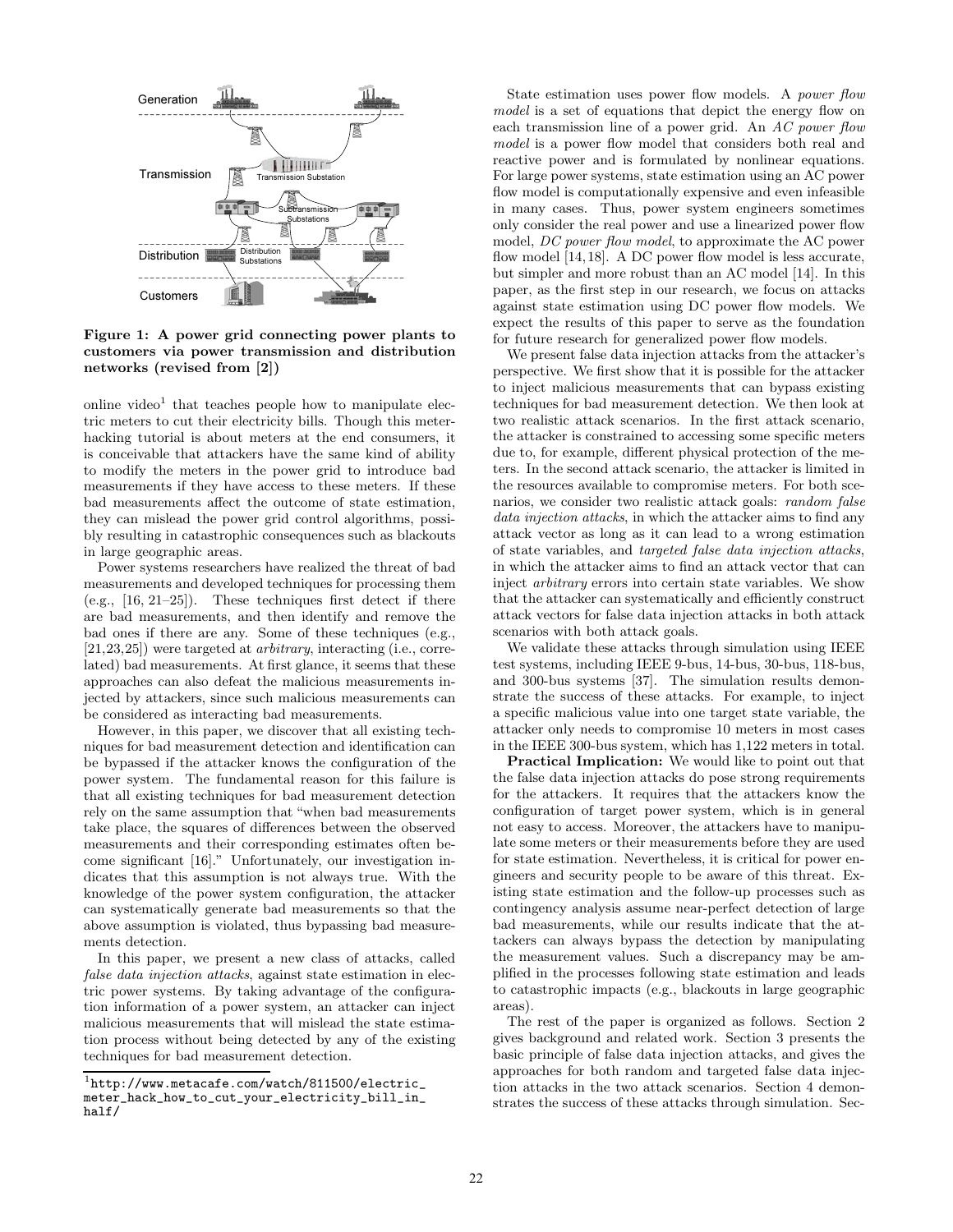tion 5 concludes this paper and points out future research directions.

## **2. PRELIMINARIES**

**Power System (Power Grid):** A *power transmission system* (or simply a *power system*) consists of electric generators, transmission lines, and transformers that form an electrical network [31]. This network is also called a *power grid*. It connects a variety of electric generators together with a host of users across a large geographical area. Redundant paths and lines are provided so that power can be routed from any power plant to any customer, through a variety of routes, based on the economics of the transmission path and the cost of power. A control center is usually used to monitor and control the power system and devices in a geographical area.

**State Estimation:** Monitoring power flows and voltages in a power system is important in maintaining system reliability. To ensure that a power system continues to operate even when some components fail, power engineers use meters to monitor system components and report their readings to the control center, which estimates the state of power system variables according to these meter measurements. Examples of state variables include bus voltage angles and magnitudes.

The state estimation problem is to estimate power system state variables  $\mathbf{x} = (x_1, x_2, ..., x_n)^T$  based on the meter measurements  $\mathbf{z} = (z_1, z_2, ..., z_m)^T$ , where *n* and *m* are positive integers and  $x_i, z_j \in \mathcal{R}$  for  $i = 1, 2, ..., n$  and  $j =$ 1, 2, ..., *m* [31]. More precisely, assuming  $e = (e_1, e_2, ..., e_m)^T$ with  $e_j \in \mathcal{R}, j = 1, 2, ..., m$ , are measurement errors, the state variables are related to the measurements through the following model

$$
z = h(x) + e,\t\t(1)
$$

where  $\mathbf{h}(\mathbf{x})=(h_1(x_1, x_2, ..., x_n), ..., h_m(x_1, x_2, ..., x_n))^T$  and  $h_i(x_1, x_2, ..., x_n)$  is a function of  $x_1, x_2, ..., x_n$ . The state estimation problem is to find an estimate **xˆ** of **x** that is the best fit of the measurement **z** according to Equation (1).

For state estimation using the DC power flow model, Equation (1) can be represented by a linear regression model

$$
z = Hx + e,\t\t(2)
$$

where  $\mathbf{H} = (h_{i,j})_{m \times n}$ . Three statistical estimation criteria are commonly used in state estimation: *the maximum likelihood criterion*, *the weighted least-square criterion*, and *the minimum variance criterion* [31]. When meter error is assumed to be normally distributed with zero mean, these criteria lead to an identical estimator with the following matrix solution

$$
\hat{\mathbf{x}} = (\mathbf{H}^{\mathrm{T}} \mathbf{W} \mathbf{H})^{-1} \mathbf{H}^{\mathrm{T}} \mathbf{W} \mathbf{z},\tag{3}
$$

where **W** is a diagonal matrix whose elements are reciprocals of the variances of meter errors. That is,

$$
\mathbf{W} = \begin{bmatrix} \sigma_1^{-2} & & & \\ & \sigma_2^{-2} & & \\ & & \ddots & \\ & & & \ddots & \\ & & & & \sigma_m^{-2} \end{bmatrix}, \qquad (4)
$$

where  $\sigma_i^2$  is the variance of the *i*-th meter  $(1 \le i \le m)$ .

**Bad Measurement Detection:** Bad measurements may be introduced due to various reasons such as meter failures and malicious attacks. Techniques for bad measurements detection have been developed to protect state estimation [23, 31]. Intuitively, normal sensor measurements usually give an estimate of the state variables close to their actual values, while abnormal ones may "move" the estimated state variables away from their true values. Thus, there is usually "inconsistency" among the good and the bad measurements. Power systems researchers proposed to calculate the *measurement residual*  $z - H\hat{x}$  (i.e., the difference between the vector of observed measurements and the vector of estimated measurements), and use its  $L_2$ -norm  $\|\mathbf{z} - \mathbf{H}\mathbf{\hat{x}}\|$ to detect the presence of bad measurements. Specifically,  $\|\mathbf{z} - \mathbf{H}\hat{\mathbf{x}}\|$  is compared with a threshold  $\tau$ , and the presence of bad measurements is assumed if  $\|\mathbf{z} - \mathbf{H}\hat{\mathbf{x}}\| > \tau$ .

The selection of  $\tau$  is a key issue. Assume that all the state variables are mutually independent and the meter errors follow the normal distribution. It can be mathematically shown that  $\|\mathbf{z} - \mathbf{H}\hat{\mathbf{x}}\|^2$ , denoted  $\mathcal{L}(\mathbf{x})$ , follows a  $\chi^2(v)$ distribution, where  $v = m - n$  is the degree of freedom. According to [31],  $\tau$  can be determined through a hypothesis test with a significance level  $\alpha$ . In other words, the probability that  $\mathcal{L}(\mathbf{x}) \geq \tau^2$  is equal to  $\alpha$ . Thus,  $\mathcal{L}(\mathbf{x}) \geq \tau^2$  indicates the presence of bad measurements, with the probability of a false alarm being  $\alpha$ .

## **2.1 Related Work**

Many researchers have considered the problem of bad measurements detection and identification in power systems (e.g., [4,6,7,9,10,12,21–25,28,29,32–36]). Early power system researchers realized the existence of bad measurements and observed that a bad measurement usually led to large normalized measurement residual. After the presence of bad measurements is detected, they mark the measurement having the largest normalized residual as the suspect and remove it [9, 10, 24, 28, 29, 32–34]. For example, Schweppe et al. [29] filter one measurement having the largest normalized residual at each loop, and then rerun the same process on the reduced measurement set until the detection test is passed. Handschin et al. [9] proposed a grouped residual search strategy that can remove all suspected bad measurements at one time.

It was found that the largest normalized residual criterion only worked well for independent, non-correlated bad measurements called *non-interacting bad measurements* [21, 23, 25]. In practice, there exist correlated bad measurements, which make the normalized residual of a good measurement the largest. Such bad measurements are called *interacting bad measurements*. The largest normalized residual method does not work satisfactorily in dealing with interacting bad measurements. To address this problem, Hypothesis Testing Identification (HTI) [21] and Combinatorial Optimization Identification (COI) [4, 12, 25] were developed. HTI selects a set of suspected bad measurements according to their normalized residuals, and then decides whether an individual suspected measurement is good or bad through hypothesis testing. COI uses the framework from the decision theory to identify multiple interacting bad measurements. For example, Asada et al proposed an intelligent bad data identification strategy based on tabu search to deal with multiple interacting bad measurements [4].

Recently, the focus in bad measurement processing is on the improvement of the robustness using phasor measurement units (PMUs) [6,7,35,36]. For example, Chen et al. [7]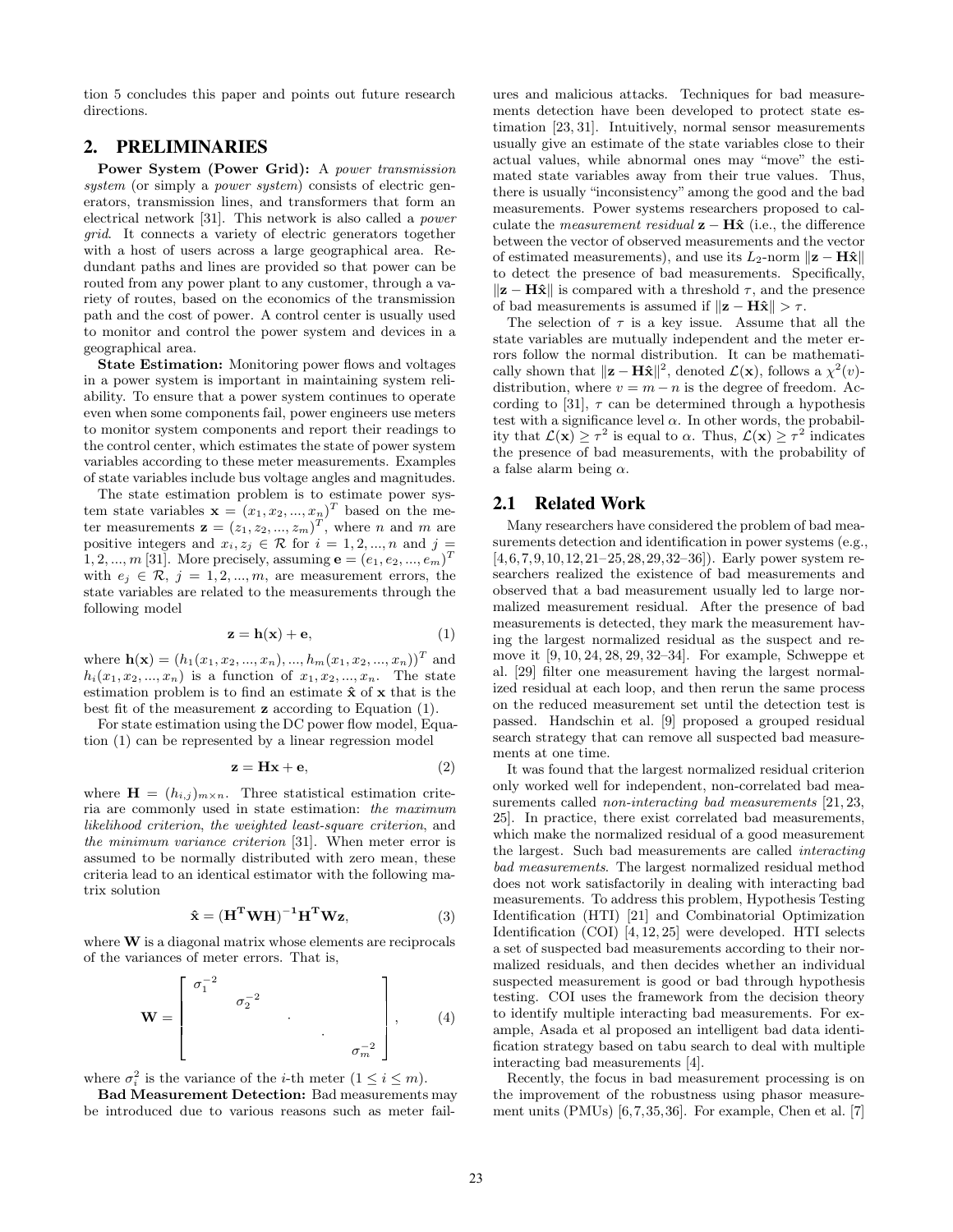used PMUs to transform the critical measurements into redundant measurements such that the bad measurements can be detected by the measurement residual testing.

It would seem that at least the approaches targeting at arbitrary, interacting bad measurements (e.g., [4, 12, 21, 25]) can also defeat the malicious ones injected by attackers, since such malicious measurements are indeed arbitrary, interacting bad measurements. However, despite the variations in these approaches, all of them use the same method (i.e.,  $\|\mathbf{z} - \mathbf{H}\hat{\mathbf{x}}\| > \tau$  to detect the existence of bad measurements. In this paper, we show that an attacker can systematically bypass this detection method, and thus all existing approaches.

## **3. FALSE DATA INJECTION ATTACKS**

We assume that there are  $m$  meters that provide  $m$  measurements  $z_1, ..., z_m$  and there are *n* state variables  $x_1, ..., x_n$ . The relationship between these  $m$  meter measurements and n state variables can be characterized by an  $m \times n$  matrix **H**, as discussed in Section 2. In general, the matrix **H** of a power system is a constant matrix determined by the topology and line impedances of the system. How the control center constructs **H** is illustrated in [23]. We also assume that the attacker can have access to the matrix **H** of the target power system, and can inject malicious measurements into compromised meters to undermine the state estimation process.

As discussed earlier, we consider two realistic attack goals: *random false data injection attacks*, in which the attacker aims to find any attack vector as long as it can result in a wrong estimation of state variables, and *targeted false data injection attacks*, in which the attacker aims to find an attack vector that can inject a specific error into certain state variables. While the latter attacks can potentially cause more damage to the system, the former ones are easier to launch, as shown in Section 4.

Besides describing the basic false data injection attacks, we also use the following two realistic attack scenarios to facilitate the discussion on how the attacker can construct attack vectors to bypass the current bad measurement detection scheme. Note, however, that the false data injection attacks are not constrained by these attack scenarios.

- **Scenario I Limited Access to Meters:** The attacker is restricted to accessing some specific meters due to, for example, different physical protection of meters.
- **Scenario II Limited Resources to Compromise Meters:** The attacker is limited in the resources required to compromise meters. For example, the attacker only has resources to compromise up to k meters (out of all the meters). Due to the limited resources, the attacker may also want to minimize the number of meters to be compromised.

In the following, we first show the basic principle of false data injection attacks. We then focus on the two attack scenarios and show how to construct attack vectors for both random and targeted false data injection attacks.

#### **3.1 Basic Principle**

Let  $z_a$  represent the vector of observed measurements that may contain malicious data. **z<sup>a</sup>** can be represented

as  $z_a = z + a$ , where  $z = (z_1, ..., z_m)^T$  is the vector of original measurements and  $\mathbf{a} = (a_1, ..., a_m)^T$  is the malicious data added to the original measurements. We refer to **a** as an *attack vector*. The i-th element a*<sup>i</sup>* being non-zero means that the attacker compromises the  $i$ -th meter, and then replaces its original measurement z*<sup>i</sup>* with a phony measurement  $z_i + a_i$ .

The attacker can choose any non-zero arbitrary vector as the attack vector **a**, and then construct the malicious measurements  $z_a = z + a$ . Let  $\hat{x}_{bad}$  and  $\hat{x}$  denote the estimates of **x** using the malicious measurements **z<sup>a</sup>** and the original measurements **z**, respectively. **xˆbad** can be represented as  $\hat{\mathbf{x}} + \mathbf{c}$ , where **c** is a non-zero vector of length n. Note that **c** reflects the estimation error injected by the attacker.

As discussed in Section 2, the bad measurement detection algorithm computes the  $L_2$ -norm of the corresponding measurement residual to check whether there exist bad measurements or not. However, if the attacker uses **Hc** as the attack vector **a** (i.e.,  $\mathbf{a} = \mathbf{H}\mathbf{c}$ ), then the  $L_2$ -norm of the measurement residual of **z<sup>a</sup>** is equal to that of **z**, as shown in Theorem 1. In other words, if the attacker chooses **a** as a linear combination of the column vectors of **H**, **z<sup>a</sup>** can pass the detection as long as **z** can pass the detection.

Theorem 1. *Suppose the original measurements* **z** *can pass the bad measurement detection. The malicious measurements*  $z_a = z + a$  *can pass the bad measurement detection if* **a** *is a linear combination of the column vectors of* **H**  $(i.e., \mathbf{a} = \mathbf{Hc}).$ 

PROOF. Since **z** can pass the detection, we have  $\|\mathbf{z} - \mathbf{z}\|$ **H** $\hat{\mathbf{x}}$   $\leq \tau$ , where  $\tau$  is the detection threshold.  $\hat{\mathbf{x}}_{\text{bad}}$ , the vector of estimated state variables obtained from **za**, can be represented as  $\hat{\mathbf{x}} + \mathbf{c}$ . If  $\mathbf{a} = \mathbf{H}\mathbf{c}$ , i.e.,  $\mathbf{a}$  is a linear combination of the column vectors  $\mathbf{h}_1, ..., \mathbf{h}_n$  of **H**, then the resulting  $L_2$ -norm of the measurement residual is

$$
\|\mathbf{z}_{\mathbf{a}} - \mathbf{H}\hat{\mathbf{x}}_{\mathbf{b}\mathbf{a}\mathbf{d}}\| = \|\mathbf{z} + \mathbf{a} - \mathbf{H}(\hat{\mathbf{x}} + \mathbf{c})\|
$$
  
= 
$$
\|\mathbf{z} - \mathbf{H}\hat{\mathbf{x}} + (\mathbf{a} - \mathbf{H}\mathbf{c})\|
$$
  
= 
$$
\|\mathbf{z} - \mathbf{H}\hat{\mathbf{x}}\| \leq \tau.
$$
 (5)

Thus, the  $L_2$ -norm of the measurement residual of  $z_a$  is less than the threshold  $\tau$ . This means that **za** can also pass the bad measurement detection.  $\Box$ 

In this paper, we refer to an attack in which the attack vector **a** equals **Hc**, where **c** is an arbitrary non-zero vector, as a *false data injection attack*. By launching false data injection attacks, the attacker can manipulate the injected false data to bypass the bad measurement detection and also introduce arbitrary errors into the output of the state estimation (since each element of **c** could be an arbitrary number).

## **3.2 Scenario I – Limited Access to Meters**

We assume that the attacker has access to  $k$  specific meters. Assume  $\mathcal{I}_m = \{i_1, ..., i_k\}$  is the set of indices of those meters. In other words, the attacker can modify  $z_{i_j}$ , where  $i_j \in \mathcal{I}_m$ . To launch a false data injection attack without being detected, the attacker needs to find a non-zero attack vector  $\mathbf{a} = (a_1, ..., a_m)^T$  such that  $a_i = 0$  for  $i \notin \mathcal{I}_m$  and **a** is a linear combination of the column vectors of **H** (i.e.,  $\mathbf{a} = \mathbf{H}\mathbf{c}$ .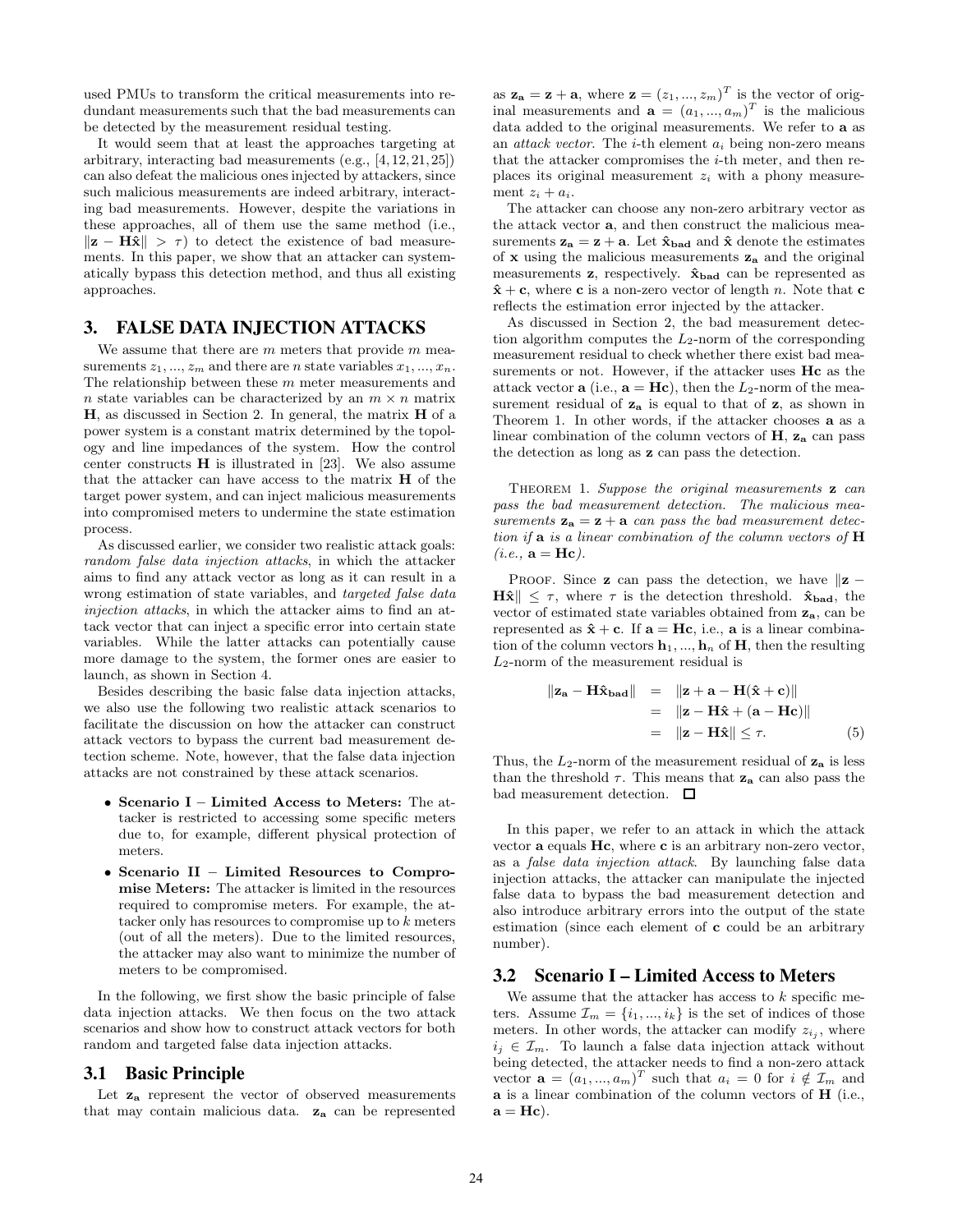#### *3.2.1 Random False Data Injection Attack*

As discussed earlier, the non-zero attack vector **a** satisfies the condition  $\mathbf{a} = (a_1, ..., a_m)^T = \mathbf{H} \mathbf{c}$  with  $a_i = 0$  for  $i \notin \mathcal{I}_m$ . In a random false data injection attack, the vector **c** (i.e., the errors introduced to the state variables) can be any value.

The attacker can find an attack vector **a** as follows. First, the attacker can compute an equivalent form of the rela- $\mathbf{a} = \mathbf{Hc}$  by eliminating **c**. Let  $\mathbf{P} = \mathbf{H}(\mathbf{H}^T\mathbf{H})^{-1}\mathbf{H}^T$ , and  $\mathbf{B} = \mathbf{P} - \mathbf{I}$ . It is easy to see that  $\mathbf{PH} = \mathbf{H}$ . The attacker can simply multiply **P** to both sides of the relation  $\mathbf{a} = \mathbf{H}\mathbf{c}$ to obtain a sequence of equivalent forms, as shown below:

$$
a = Hc \Leftrightarrow Pa = PHe \Leftrightarrow Pa = Hc \Leftrightarrow Pa = a
$$
  

$$
\Leftrightarrow Pa - a = 0 \Leftrightarrow (P - I)a = 0
$$
  

$$
\Leftrightarrow Ba = 0.
$$
 (6)

This means that a vector **a** satisfies the relation  $\mathbf{a} = \mathbf{H}\mathbf{c}$  if and only if it satisfies the relation  $\mathbf{Ba} = \mathbf{0}$ . The attacker needs to find a non-zero attack vector **a** such that  $\mathbf{Ba} = 0$ and  $a_i = 0$  for  $i \notin \mathcal{I}_m$ .

There are many known methods to obtain attack vectors from the above equation. Here is a simple one: Represent **a** as  $\mathbf{a} = (0, ..., 0, a_{i_1}, 0, ..., 0, a_{i_2}, 0, ..., 0, a_{i_k}, 0, ..., 0)^T$ , where  $a_{i_1}, a_{i_2}, ..., a_{i_k}$  are the unknown variables. Let **B** =  $(\mathbf{b}_1, ..., \mathbf{b}_m)$ , where  $\mathbf{b}_i$  ( $1 \leq i \leq m$ ) is the *i*-th column vector of **B**. Thus, **Ba** =  $0 \Leftrightarrow$  (...,  $\mathbf{b}_{i_1}$ , ...,  $\mathbf{b}_{i_2}$ , ...,  $\mathbf{b}_{i_k}$ , ...)(0, ..., 0,  $a_{i_1}$ ,  $(0, ..., 0, a_{i_2}, 0, ..., 0, a_{i_k}, 0, ..., 0)^T = \mathbf{0}$ . Let the  $m \times k$  matrix  $\mathbf{B}' = (\mathbf{b}_{i_1}, ..., \mathbf{b}_{i_k})$  and the length k vector  $\mathbf{a}' = (a_{i_1}, ..., a_{i_k})^T$ . We have

$$
\mathbf{Ba} = \mathbf{0} \Leftrightarrow \mathbf{B}'\mathbf{a}' = \mathbf{0}.
$$

If the rank of  $\mathbf{B}'$  is less than  $k$ ,  $\mathbf{B}'$  is a rank deficient matrix, and there exist infinite number of non-zero solutions  $\mathbf{a}'$  that satisfy  $\mathbf{B}'\mathbf{a}' = \mathbf{0}$  [20]. According to [20], the solution is  $\mathbf{a}' = (\mathbf{I} - \mathbf{B}'^{-} \mathbf{B}) \mathbf{d}$ , where  $\mathbf{B}'^{-}$  is the Matrix 1-inverse of  $\mathbf{B}'$  and **d** is an arbitrary non-zero vector of length k.

If the rank of  $\mathbf{B}'$  is k, then  $\mathbf{B}'$  is not a rank deficient matrix and the relation  $\mathbf{B}'\mathbf{a}' = \mathbf{0}$  has a unique solution  $\mathbf{a}' = \mathbf{0}$  [20]. This means that no error can be injected into the state estimation, and the attacker vector does not exist.

**Existence of Attack Vectors:** It is possible that the attack vector does not exist if  $k$  is too small. However, if  $k \geq m - n + 1$ , the attack vector always exists, as shown in Theorem 2. Moreover, as long as the attacker can compromise  $m - n + 1$  or more meters, he/she can always construct an attack vector to bypass the detection.

Theorem 2. *If the attacker can compromise* k *specific meters, where*  $k > m-n+1$ *, there always exist attack vectors*  $\mathbf{a} = \mathbf{Hc}$  *such that*  $\mathbf{a} \neq \mathbf{0}$  *and*  $a_i = 0$  *for*  $i \notin \mathcal{I}_m$ *.* 

PROOF. According to Equation (6),  $\mathbf{a} = \mathbf{H}\mathbf{c} \Leftrightarrow \mathbf{B}\mathbf{a} = \mathbf{0}$ , where  $\mathbf{B} = \mathbf{P} - \mathbf{I} = \mathbf{H}(\mathbf{H}^T \mathbf{H})^{-1} \mathbf{H}^T - \mathbf{I}$ . **H** should be an  $m \times n$  full rank matrix to allow the estimation of **x** from **z** [31]. Without loss of generality, we further assume  $m >$  $n.$  Thus, rank( $\mathbf{H}$ ) = n. Since  $\mathbf{P} = \mathbf{H}(\mathbf{H}^T\mathbf{H})^{-1}\mathbf{H}^T$ ,  $\mathbf{P}$  is a projection matrix of **H**. Thus,  $rank(\mathbf{P}) = rank(\mathbf{H}) = n$ , and *n* eigenvalues of **P** are 1's and the remaining  $m - n$ eigenvalues of **P** are 0's [20]. Obviously, for  $\mathbf{B} = \mathbf{P} - \mathbf{I}$ ,  $m$ n eigenvalues of **B** are 1's and n eigenvalues of **B** are 0's. Therefore, rank(**B**) =  $m - n$ . The matrix **B**' is a  $m \times k$ matrix. So  $\text{rank}(\mathbf{B}') \leq m - n$ . Further considering  $k \geq$  $m-n+1$ , we have rank $(\mathbf{B}') < k$ . Thus,  $\mathbf{B}'$  is rank deficient matrix and there exist infinite number of non-zero solutions

for  $\mathbf{a}'$  that satisfy the relation  $\mathbf{B}'\mathbf{a}' = \mathbf{0}$ . This means there exist many non-zero attack vectors **a** in which  $a_i = 0$  for  $i \notin \mathcal{I}_m$ .  $\Box$ 

**Construction of Attack Vectors:** When  $k > m - n + 1$ , the attacker does not need to compute the matrices **B** and  $\mathbf{B}'$  to solve  $\mathbf{B}'a' = 0$ . Instead, the attacker can perform column transformations on **H** directly such that some column vectors in the resulting matrix become linear combinations of column vectors in **H** and at the same time, the elements corresponding to the meters not controlled by the attacker are eliminated (i.e.,  $a_i = 0$  for  $i \notin \mathcal{I}_m$ ). Each such vector can be used as an attack vector.

Specifically, let  $\bar{\mathcal{I}}_m = \{j | 1 \le j \le m, j \notin \mathcal{I}_m\}$ , and  $\mathbf{H} =$  $(\mathbf{h}_1, ..., \mathbf{h}_n)$ , where  $\mathbf{h}_i = (h_{1,i}, ..., h_{m,i})^T$  for  $1 \leq i \leq n$ . For a random  $j \in \overline{\mathcal{I}}_m$  (i.e., the meter not under the attacker's control), the attacker first scans **H** to look for a column vector whose  $j$ -th element is not zero. If the attacker can find such a vector, the attacker swaps it with  $h_1$ . Then, the attacker can construct an  $m \times (n-1)$  matrix  $\mathbf{H}^1$  =  $(\mathbf{h}^1_1, ..., \mathbf{h}^1_{n-1})$  by performing column transformations on  $H$  (to zero out the *j*-th element in all column vectors):

$$
\mathbf{h}^1_{\ i} = \begin{cases} \n\mathbf{h}_1 - \frac{h_{j,1}}{h_{j,i+1}} \mathbf{h}_{i+1}, & \text{if } h_{j,i+1} \neq 0, 1 \leq i \leq n-1\\ \n\mathbf{h}_{i+1}, & \text{if } h_{j,i+1} = 0, 1 \leq i \leq n-1 \n\end{cases} \tag{7}
$$

If the  $j$ -th element is zero for all the column vectors of **H**, then  $\mathbf{h}^1_i = \mathbf{h}_i$  for  $1 \leq i \leq n-1$ . As a result, the *j*-th row of  $\mathbf{H}^1$  are all zeros. The attacker repeats this process to the reduced matrix  $H^1$  and the reduced matrices thereafter using a different element in  $\bar{\mathcal{I}}_m$ , until all elements in  $\bar{\mathcal{I}}_m$  are exhausted. Finally, the attacker can get a matrix having at least one column vector, since  $m - k \leq n - 1$ . Obviously, the column vectors of the final matrix are linear combinations of the column vectors of **H**, and the  $m - k$ rows with index  $j \in \overline{\mathcal{I}}_m$  of this matrix consist of all 0's. Any column vector can be used as an attack vector. The number of arithmetic operations in the elementary transformations is at most  $m(n-1) + m(n-2) + ... + 1 = \frac{mn(n-1)}{2}$ .

#### *3.2.2 Targeted False Data Injection Attack*

In a targeted false data injection attack, the attacker intends to inject specific errors into the estimation of certain chosen state variables. This attack can be represented mathematically as follows. Let  $\mathcal{I}_v = \{i_1, ..., i_r\}$ , where  $r < n$ , denote the set of indexes of the  $r$  target state variables chosen by the attacker. (That is, the attacker has chosen  $x_{i_1}, x_{i_2}, ..., x_{i_r}$  to compromise.) In this attack, the attacker intends to construct an attack vector **a** such that the resulting estimate  $\mathbf{\hat{x}}_{\text{bad}} = \mathbf{\hat{x}} + \mathbf{c}$ , where  $\mathbf{c} = (c_1, c_2, ..., c_n)^T$  and  $c_i$ for  $i \in \mathcal{I}_v$  is the specific error that the attacker has chosen to inject to  $\hat{x}_i$ . That is, the attacker wants to replace  $\hat{x}_{i_1}, ...,$ and  $\hat{x}_{i_r}$  with  $\hat{x}_{i_1} + c_{i_1}, \dots$ , and  $\hat{x}_{i_r} + c_{i_r}$ , respectively.

We consider two cases for the targeted false data injection attack: A *constrained* and an *unconstrained* case. In the constrained case, the attacker wants to launch a targeted false data injection attack that only changes the target state variables but does not pollute the other state variables. The constrained case represents the situations where the control center (software or operator) may know ways to verify the estimates of the other state variables. In the unconstrained case, the attacker has no concerns on the impact on the other state variables when attacking the chosen ones.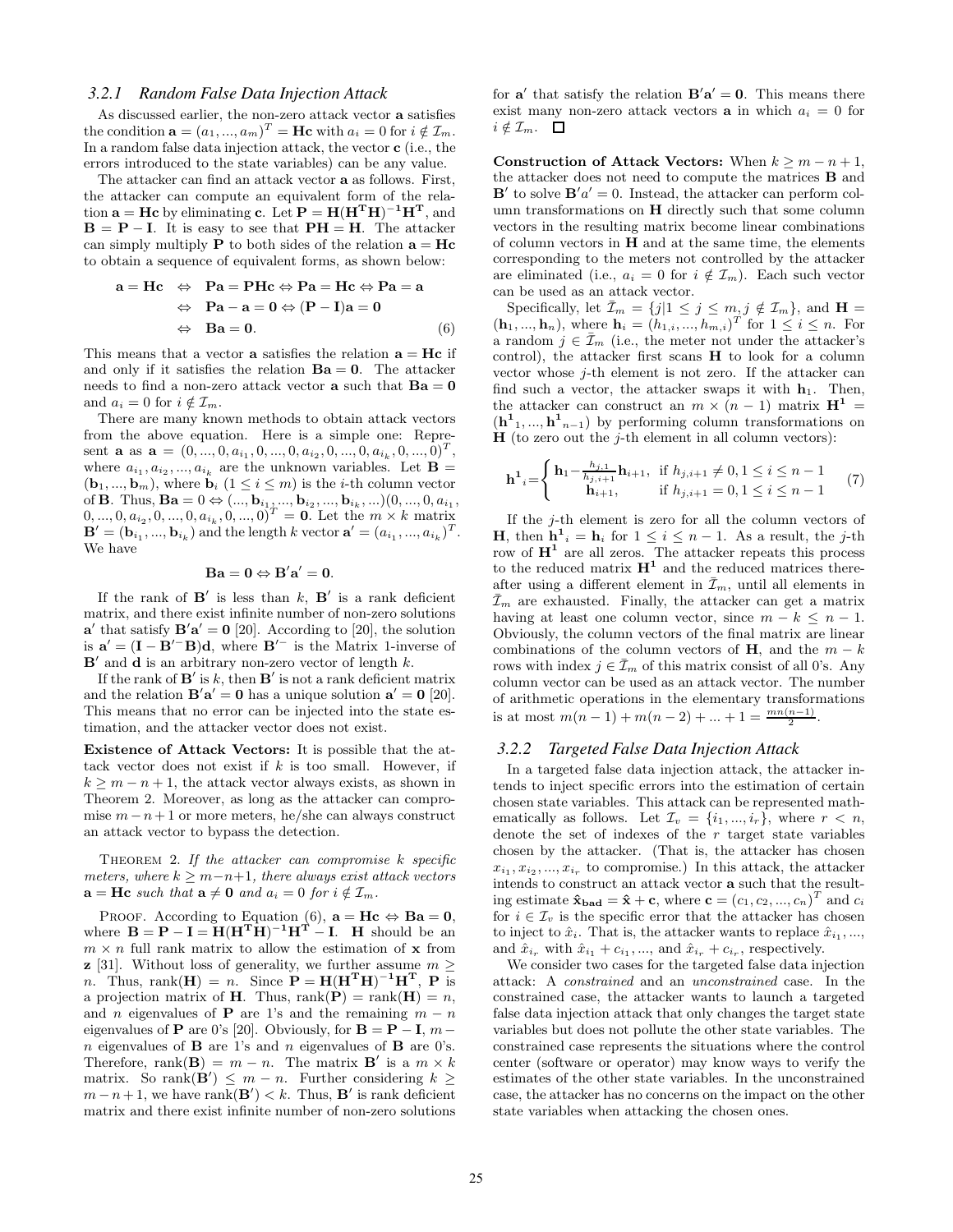**Constrained Case:** The construction of an attack vector **a** becomes rather simple in the constrained case. Consider the relation  $\mathbf{a} = \mathbf{H}\mathbf{c}$ . As discussed earlier, the attack vector **a** must satisfy the condition that  $a_i = 0$  where  $i \notin \mathcal{I}_m$ . Note that every element  $c_i$  in  $\mathbf{c}$  is fixed, which is either the chosen value when  $i \in \mathcal{I}_v$  or 0 when  $i \notin \mathcal{I}_v$ . Thus, the attacker can substitute **c** back into the relation  $\mathbf{a} = \mathbf{H}\mathbf{c}$ , and check if  $a_i = 0$  for  $\forall i \notin \mathcal{I}_m$ . If yes, the attacker succeeds in constructing the (only) attack vector **a**. Otherwise, the attack is impossible.

**Unconstrained Case:** In this case, only the elements  $c_i$  of **c** for  $i \in \mathcal{I}_v$  are fixed; the other elements  $c_j$  for  $j \notin \mathcal{I}_v$  can be any values. The attacker can first transform  $\mathbf{a} = \mathbf{H}\mathbf{c}$  into an equivalent form without having **c**, and then solve **a** from the equivalent form.

Note that  $\mathbf{a} = \mathbf{Hc} = \sum_{i \notin \mathcal{I}_v} \mathbf{h}_i c_i + \sum_{j \in \mathcal{I}_v} \mathbf{h}_j c_j$ . Let  $\mathbf{H_s} =$  $(**h**<sub>j1</sub>, ..., **h**<sub>j<sub>n−r</sub></sub>)$  and **, where**  $j<sub>i</sub> ∉ I<sub>v</sub>$  **for**  $1 \leq i \leq n-r$ . Let  $\mathbf{b} = \sum_{j \in \mathcal{I}_v} \mathbf{h}_j c_j, \mathbf{P_s} = \mathbf{H_s} (\mathbf{H_s^T} \mathbf{H_s})^{-1} \mathbf{H_s^T_s},$  $\mathbf{B_s} = \mathbf{P_s} - \mathbf{I}$ , and  $\mathbf{y} = \mathbf{B_s} \mathbf{b}$ . Thus, the relation  $\mathbf{a} = \mathbf{Hc}$  can be transformed into the following equivalent form:

$$
\mathbf{a} = \mathbf{Hc} \Leftrightarrow \mathbf{a} = \sum_{i \notin \mathcal{I}_v} \mathbf{h}_i c_i + \sum_{j \in \mathcal{I}_v} \mathbf{h}_j c_j = \mathbf{H}_s \mathbf{c}_s + \mathbf{b}
$$
  
\n
$$
\Leftrightarrow \mathbf{P}_s \mathbf{a} = \mathbf{P}_s \mathbf{H}_s \mathbf{c}_s + \mathbf{P}_s \mathbf{b}
$$
  
\n
$$
\Leftrightarrow \mathbf{P}_s \mathbf{a} = \mathbf{H}_s \mathbf{c}_s + \mathbf{P}_s \mathbf{b}
$$
  
\n
$$
\Leftrightarrow \mathbf{P}_s \mathbf{a} = \mathbf{a} - \mathbf{b} + \mathbf{P}_s \mathbf{b}
$$
  
\n
$$
\Leftrightarrow (\mathbf{P}_s - \mathbf{I}) \mathbf{a} = (\mathbf{P}_s - \mathbf{I}) \mathbf{b}
$$
  
\n
$$
\Leftrightarrow \mathbf{B}_s \mathbf{a} = \mathbf{B}_s \mathbf{b} \Leftrightarrow \mathbf{B}_s \mathbf{a} = \mathbf{y}.
$$
 (8)

This implies that **a** satisfies the relation  $\mathbf{a} = \mathbf{H}\mathbf{c}$  if and only if **a** satisfies the relation  $\mathbf{B}_s \mathbf{a} = \mathbf{y}$ . (It is easy to see that  $\mathbf{B}_s$  is an  $m \times m$  matrix.) Thus, the attacker needs to find an attack vector **a** such that  $\mathbf{B}_s \mathbf{a} = \mathbf{y}$  where  $\mathbf{a} = (a_1, a_2, ..., a_m)^T$  and  $a_i = 0$  for  $i \notin \mathcal{I}_m$ .

There are k unknown elements in **a** at positions  $i_1, ..., i_k$ , where  $i_1, ..., i_k \in \mathcal{I}_m$ . Thus, the vector **a** can be written as  $\mathbf{a} = (0, ..., 0, a_{i_1}, 0, ..., 0, a_{i_k}, 0, ..., 0)^T$ , where  $a_{i_j}$ 's are unknown elements to be solved. Suppose  $\mathbf{B_s} = (\mathbf{b_{s_1}}, ..., \mathbf{b_{s_m}})$ , where  $\mathbf{b}_{\mathbf{s}_i}$   $(1 \leq i \leq m)$  is the *i*-th column vector of  $\mathbf{B}_{\mathbf{s}}$ . We follow the same reasoning as in Section 3.2.1 to denote  $\mathbf{B}'_{s} = (\mathbf{b}_{\mathbf{s}_{i_1}}, ..., \mathbf{b}_{\mathbf{s}_{i_k}})$  and  $\mathbf{a}' = (a_{i_1}, ..., a_{i_k})^T$ . Then we have

$$
\mathbf{B}'_s\mathbf{a}'=\mathbf{y}\Leftrightarrow \mathbf{B}_s\mathbf{a}=\mathbf{y}\Leftrightarrow \mathbf{a}=\mathbf{H}\mathbf{c}.
$$

Thus, to construct an attack vector, the attacker needs to check if the rank of  $\mathbf{B}'_s$  is the same as the rank of the augmented matrix  $(\mathbf{B}_s'|\mathbf{y})$ . If yes, the relation  $\mathbf{B}_s' \mathbf{a}' = \mathbf{y}$  is a consistent equation. According to [20], there exist infinite number of solutions  $\mathbf{a}' = \mathbf{B_s'}^-\mathbf{y} + (\mathbf{I} - \mathbf{B_s'}^-\mathbf{B_s})\mathbf{d}$  that satisfy the relation  $\mathbf{B}'_{s} \mathbf{a}' = \mathbf{y}$ , where  $\mathbf{B}'_{s}$  is the Matrix 1-inverse of **B** *<sup>s</sup>* and **d** is an arbitrary non-zero vector of length k. The attacker can construct an attack vector **a** from any  $a' \neq$ **0**. If the rank of **B** *<sup>s</sup>* is not the same as the rank of the augmented matrix  $(\mathbf{B}'_{s}|\mathbf{y})$ , then the relation  $\mathbf{B}'_{s}\mathbf{a}' = \mathbf{y}$  is not a consistent equation, and thus has no solution. This means that the attacker cannot construct an attack vector to inject the specific errors into the chosen state variables.

#### **3.3 Scenario II – Limited Resources to Compromise Meters**

In Scenario II, we assume the attacker has resources to compromise up to  $k$  meters. Unlike Scenario I, there is no restriction on what meters can be chosen. For the sake of presentation, we call a length-m vector a k*-sparse vector* if it has at most  $k$  non-zero elements. Thus, the attacker needs to find a k-sparse, non-zero attack vector **a** that satisfies the relation  $\mathbf{a} = \mathbf{H}\mathbf{c}$ . As in Scenario I, we consider both random and targeted false data injection attacks in Scenario II.

#### *3.3.1 Random False Data Injection Attack*

With the resources to compromise up to  $k$  meters, the attacker may use a brute-force approach to construct an attack vector. That is, the attacker may try all possible **a**'s consisting of k unknown elements and  $m - k$  zero elements. For each candidate **a**, the attacker may check if there exists a non-zero solution of **a** such that  $\mathbf{Ba} = 0$  using the same method as discussed in Section 3.2.1. If yes, the attacker succeeds in constructing an attack vector. Otherwise, the attacker has to try the next candidate. However, the bruteforce approach could be time consuming. In the worst case, the attacker needs to examine  $\binom{m}{k}$  candidate attack vectors.

To improve the time efficiency, the attacker may take advantage of the following observation. Since a successful attack vector is a linear combination of the column vectors of  $H$  (i.e.,  $a = Hc$ ), the attacker can perform column transformations to **H** to reduce the non-zero elements in the transformed column vectors. As this process continues, more column vectors in the transformed **H** will have fewer non-zero elements. The column vectors with no more than  $k$  nonzero elements can be used as attack vectors. In particular, when the matrix **H** is a sparse matrix (which is usually the case in real power systems), it does not take many column transformations to construct a desirable attack vector.

**A Heuristic Approach:** We give a heuristic approach to exploit this observation: The attacker can initialize a size n queue with the n column vectors of **H**. The attacker then repeats the following process: Take the column vector **t** with the minimum number of non-zero elements out from the queue. If **t** is a k-sparse vector, the algorithm returns and **t** can be used as the attack vector. If not, for each column vector **s** in the queue, the attacker checks if linearly combining **t** and **s** can result in a column vector with less zero elements than **t**. If yes, the attacker appends the resulting vector into the queue. The attacker repeats this process until a  $k$ -sparse vector is found or the set is empty. It is easy to see that a k-sparse vector constructed in this way must be a linear combination of some column vectors of **H**, and can serve as an attack vector.

The heuristic approach could be quite slow for a general **H**. However, it works pretty efficiently for a sparse matrix **H**, which is usually the case for real-world power systems. For example, in our simulation, when  $k = 4$  in the IEEE 300-bus test system, it takes the heuristic approach about 110ms on a regular PC to find an attack vector.

The heuristic approach does not guarantee the construction of an attack vector even if it exists, nor does it guarantee the construction of an attack vector that has the minimum number of non-zero elements. Nevertheless, it runs pretty quickly when it can construct an attack vector, and thus could still be a useful tool for the attacker.

Ideally, in order to reduce the attack costs, the attacker would like to compromise as few meters as possible. In other words, the attacker wants to find the optimal attack vector **a** with the minimum number of non-zero elements. The attacker may use the brute-force approach discussed at the beginning of Section 3.3.1 with  $k$  being 1 initially, and grad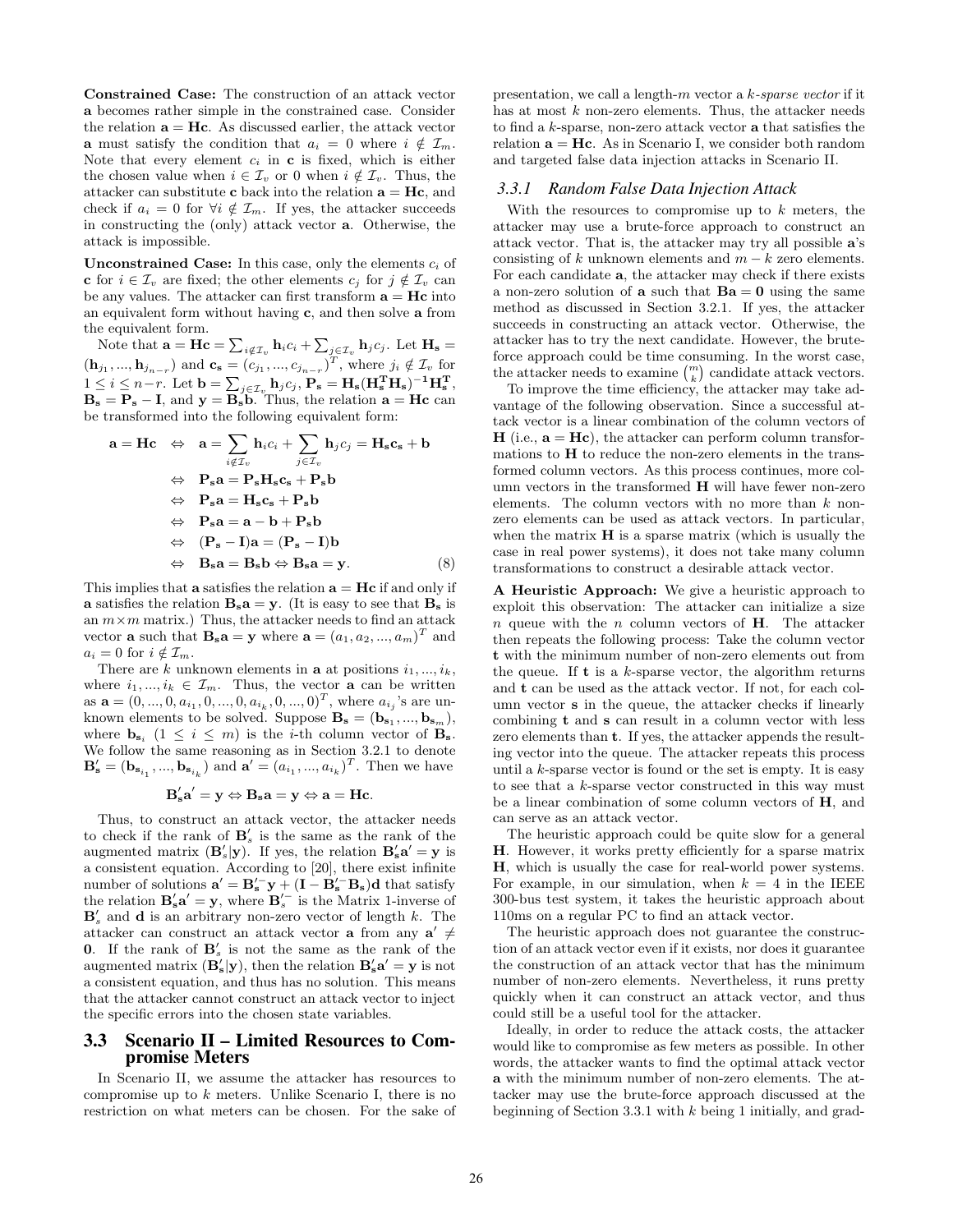ually increase  $k$  until an attack vector is found. Apparently, such an attack vector gives the optimal solution with the minimum number of compromised meters. There are possibilities to improve such a brute-force approach, for example, using a binary search in identifying the minimum  $k$ .

#### *3.3.2 Targeted False Data Injection Attack*

We follow the notation used in Scenario I to describe the targeted false data injection attack. Let  $\mathcal{I}_v = \{i_1, ..., i_r\},\$ where  $r < n$ , denote the set of indexes of the r target state variables chosen by the attacker. In this attack, the attacker intends to construct an attack vector **a** to replace  $\hat{x}_{i_1}, \dots$ and  $\hat{x}_{i_r}$  with  $\hat{x}_{i_1} + c_{i_1}, \dots$ , and  $\hat{x}_{i_r} + c_{i_r}$ , respectively, where  $c_{i_1},...,c_{i_r}$  are the specific errors to be injected. Similar to Scenario I, we consider both constrained and unconstrained cases.

**Constrained Case:** As discussed earlier, in the constrained case, the attacker intends to only change the estimation of the chosen target state variables, but does not modify the others. Thus, all elements of **c** are fixed. So the attacker can substitute **c** into the relation  $\mathbf{a} = \mathbf{H}\mathbf{c}$ . If the resulting **a** is a k-sparse vector, the attacker succeeds in constructing the attack vector. Otherwise, the attacker fails. The attack vector derived in the constrained case is the only possible attack vector; there is no way to further reduce the number of compromised meters.

**Unconstrained Case:** In the unconstrained case, only the elements  $c_i$  of **c** for  $i \in \mathcal{I}_v$  are fixed; the other  $c_j$  for  $j \notin \mathcal{I}_v$  can be any values. According to Equation (8),  $\mathbf{a} = \mathbf{Hc} \Leftrightarrow \mathbf{B_s a} = \mathbf{y}$ . (Note that the derivation of Equation (8) does not assume any specific compromised meters. Thus, Equation (8) also holds in the unconstrained case in Scenario II.)

To construct an attack vector, the attacker needs to find a k-sparse attack vector **a** that satisfies the relation  $B_s a = y$ . A closer look at this problem reveals that it is the *Minimum Weight Solution for Linear Equations problem* [11], which is an NP-Complete problem: Given a matrix **A** and a vector **b**, compute a vector **x** satisfying  $\mathbf{A}\mathbf{x} = \mathbf{b}$  such that **x** has at most  $k$  non-zero elements. Several efficient heuristic algorithms have been developed to deal with the above problems, for example, the Matching Pursuit algorithm [19,26,27], the Basis Pursuit algorithm [8,13], and the Gradient Pursuit algorithm [5]. The attacker can use these algorithms to find a near optimal attack vector. In our simulation, we choose to use the Matching Pursuit algorithm, since it is the most popular algorithm for computing the sparse signal representations and has exponential rate of convergence [15].

The attacker may want to minimize the number of meters to be compromised, i.e., to find an attack vector **a** with the minimum number of non-zero elements that satisfies  $\mathbf{a} = \mathbf{H}\mathbf{c}$ such that the chosen elements in **c** have the specific values. This problem is the MIN  $RVLS =$  problem [3]: Given a matrix **A** and a vector **b**, compute a vector **x** satisfying  $\mathbf{A}\mathbf{x} = \mathbf{b}$ such that **x** has as few non-zero elements as possible. Matching Pursuit Algorithm can again be used to find an attack vector, since this problem is the optimization version of the minimum weight solution for linear equations problem.

## **3.4 Requirements and Practical Implications**

We would like to point out that the false data injection attacks do pose strong requirements for the attackers. In particular, it requires that the attackers know the configuration of the target power system. Such information is usually kept secret by power companies at control centers or other places with physical security measures. Thus, it is non-trivial for the attackers to obtain the system configuration information to launch these attacks. Nevertheless, it would be careless to assume that the attackers cannot access such information at all. For example, an attacker can obtain the configuration of the North American power grid from the POWERmap mapping system, which contains information about every power plant, major substation, and 115-765kV power line of the North American power grid [17]. An attacker may also take advantage of publicly available sources such as satellite photos or through social engineering approaches to obtain the desired information.

Another requirement for the attackers is the manipulation of the meter measurements. The attackers may physically tamper with the meters, or manipulate the meter measurements before they are used for state estimation in the control center. Again, due to the existing protection in the power grid, this is non-trivial. However, assuming that this is impossible will definitely give us a false sense of security and may pave ways for catastrophes in the future.

Despite the difficulty for launching false data injection attacks, it is critical for power engineers and security people to be aware of this threat. Existing state estimation and the follow-up processes assume a near-perfect detection of large bad measurements. However, our work in this paper indicates that a sufficiently knowledgeable attacker can systematically bypass detection. This discrepancy may be amplified in the later processes following state estimation, leading to catastrophic impacts. Additional research is necessary to clarify the implication of such attacks.

## **4. EXPERIMENTAL RESULTS**

In this section, we validate the false data injection attacks through experiments using IEEE test systems, including the IEEE 9-bus, 14-bus, 30-bus, 118-bus, and 300-bus systems. Additional information of these IEEE test systems is given in Appendix A. We are primarily interested in the feasibility of constructing attack vectors in various situations as well as the efforts required for a successful attack vector construction.

In our experiments, we simulate attacks against state estimation using the DC power flow model. We extract the configuration of the IEEE test systems (particularly matrix **H**) from MATPOWER, a MATLAB package for solving power flow problems  $[37]^2$ . We perform our experiments based on matrix **H** and meter measurements obtained from MAT-POWER. For each test system, the state variables are voltage angles of all buses, and the meter measurements are real power injections of all buses and real power flows of all branches. All the experiments are simulated in MATLAB 7.4.0 on a DELL PC with a 3.0 GHz Pentium 4 processor and 1 GB memory.

#### **4.1 Results of Scenario I**

As mentioned earlier, in Scenario I, the attacker is limited to accessing  $k$  specific meters. In other words, the attacker can only modify the measurements of these k meters.

<sup>2</sup>In MATPOWER, the shift injection vector is set to **0** for state estimation to use the DC power flow model.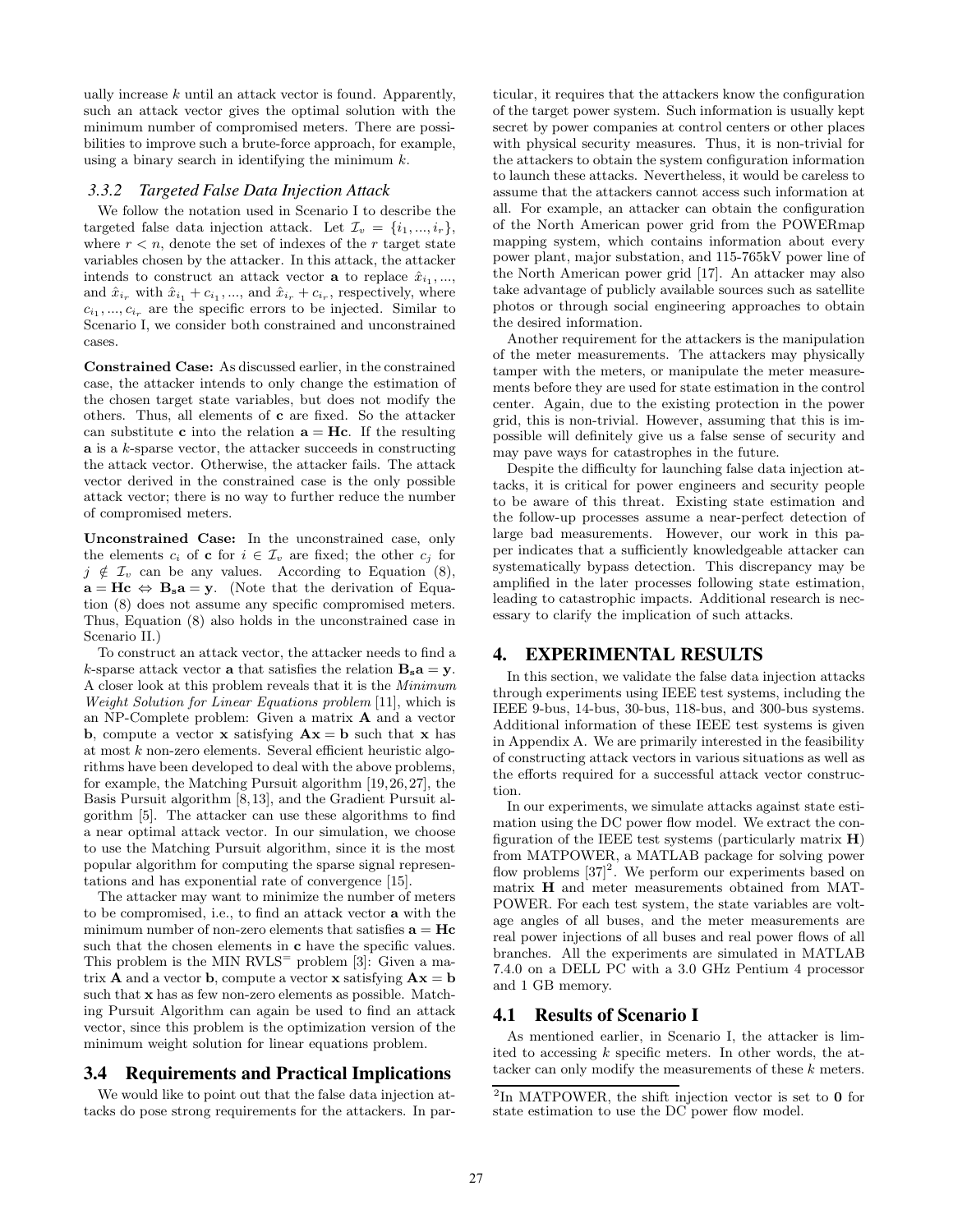Our evaluation objective in this scenario is mainly two-fold. First, we would like to see how likely the attacker can use these  $k$  meters to achieve his/her attack goal. Second, we want to see the computational efforts required for finding an attack vector. In our evaluation, we consider (1) random false data injection attacks, (2) targeted false data injection attacks in the unconstrained case, and (3) targeted false data injection attacks in the constrained case.

Based on our evaluation objective, we use two evaluation metrics: the *probability* that the attacker can successfully construct an attack vector given the k specific meters, and the *execution time* required to either construct an attack vector or conclude that the attack is infeasible.

We perform the experiments as follows. For random false data injection attacks, we let the parameter  $k$  range from 1 to the maximum number of meters in each test system. (For example,  $k$  ranges from 1 to 490 in the IEEE 118-bus system.) For each  $k$ , we randomly choose  $k$  specific meters to attempt an attack vector construction. We repeat this process 100 times for both IEEE 118-bus and 300-bus systems and  $1,000$  times for the other systems<sup>3</sup>, and estimate the *success probability*  $p_k$  as  $p_k = \frac{\text{\# successful trials}}{\text{\# trials}}$ .

Let  $R_k$  denote the percentage of the specific meters under attacker's control (i.e.,  $\frac{k}{\text{total number of meters}}$ ). Figure 2 shows the relationship between  $p_k$  and  $R_k$  for random false data injection attacks. We can see that  $p_k$  increases sharply as  $R_k$  is larger than a certain value in all systems. For example, p*<sup>k</sup>* of the IEEE 300-bus system increases quickly when  $R_k$  exceeds 20%. Moreover, the attacker can generate the attack vector with the probability close to 1 when  $R_k$  is large enough. For example,  $p_k$  is almost 1 when  $R_k$  passes 60% and 40% in the IEEE 118-bus and 300-bus systems, respectively. Finally, larger systems have higher  $p_k$  than smaller systems for the same  $R_k$ . For example,  $p_k$  is about 0.6 for IEEE 300-bus system and 0.1 for IEEE 118-bus system when the attacker can compromise 30% of the meters in both systems.



**Figure 2: Probability of finding an attack vector for random false data injection attacks**

For targeted false data injection attacks in the unconstrained case, we also let the parameter  $k$  range from 1 to the maximum number of meters in each test system, and perform the following experiments for each k. We randomly pick 10 target state variables for each test system (8 for the



**Figure 3: Probability of finding an attack vector for targeted false data injection attacks (unconstrained case)**

IEEE 9-bus system, since it only has 8 state variables). For each target state variable, we perform multiple trials (1,000 trials for the IEEE 9-bus, 14-bus, and 30-bus systems, 100 trials for the IEEE 118-bus system, and 20 trials for the IEEE 300-bus system)<sup>4</sup>. In each trial, we randomly choose k meters and test if an attack vector that injects false data into this target variable can be generated. If yes, we mark the experiment as successful. After these trials, we can compute the success probability  $p_{k,v}$  for this particular state variable v as  $p_{k,v} = \frac{\text{\# successful trials}}{\text{\# trials}}$ . Finally, we compute the overall success probability  $p_k$  as the average of  $p_{k,v}$ 's for all the chosen state variables.

Figure 3 shows the relationship between  $p_k$  and  $R_k$  for targeted false data injection attacks in the unconstrained case. We observe the same trend in this figure as in Figure 2, though the probability in this case is in general lower than that in Figure 2. For example,  $p_k$  increases sharply as  $R_k$ passes 60% for both the IEEE 118-bus and 300-bus systems. Moreover, for both systems, the probability that the attacker can successfully generate the attack vector is larger than 0.6 when  $R_k$  passes 70%. For targeted false data injection attacks, larger systems also tend to have higher  $p_k$  than smaller systems for the same R*k*.

It is critical to note that Figures 2 and 3 represent the success probabilities of "blind trials". In this case, an attacker needs to compromise 30–70% of the meters to get a reasonable probability to construct an attacker vector. However, as shown later in Section 4.2.1, when an attacker targets the "weakest link" of a power system, she only needs to compromise 4 meters in these test systems.

The targeted false data injection attack in the constrained case is the most challenging one for the attacker. Due to the constraints on the specific meters, the targeted state variables, and the necessity of no impact on the remaining state variables, the probability of constructing a successful attack vector is in fact very small, though still possible. We perform experiments for this case slightly differently. We randomly pick 6 sets of meters for the IEEE 118-bus and 300-bus systems. In each set, there are 350 meters and 700 meters for

<sup>3</sup>It takes significantly more time to exhaustively examine the IEEE 118-bus and 300-bus systems with all possible  $k$ 's. We reduce the number of trials for these systems so that the simulation can finish within a reasonable amount time.

<sup>&</sup>lt;sup>4</sup>In this case, it take even more time than random false data injection attacks to exhaustively examine the IEEE 118-bus and 300-bus systems with all possible  $k$ 's. Thus, we reduce the number of trials for these two systems so that the simulation can finish within a reasonable amount time.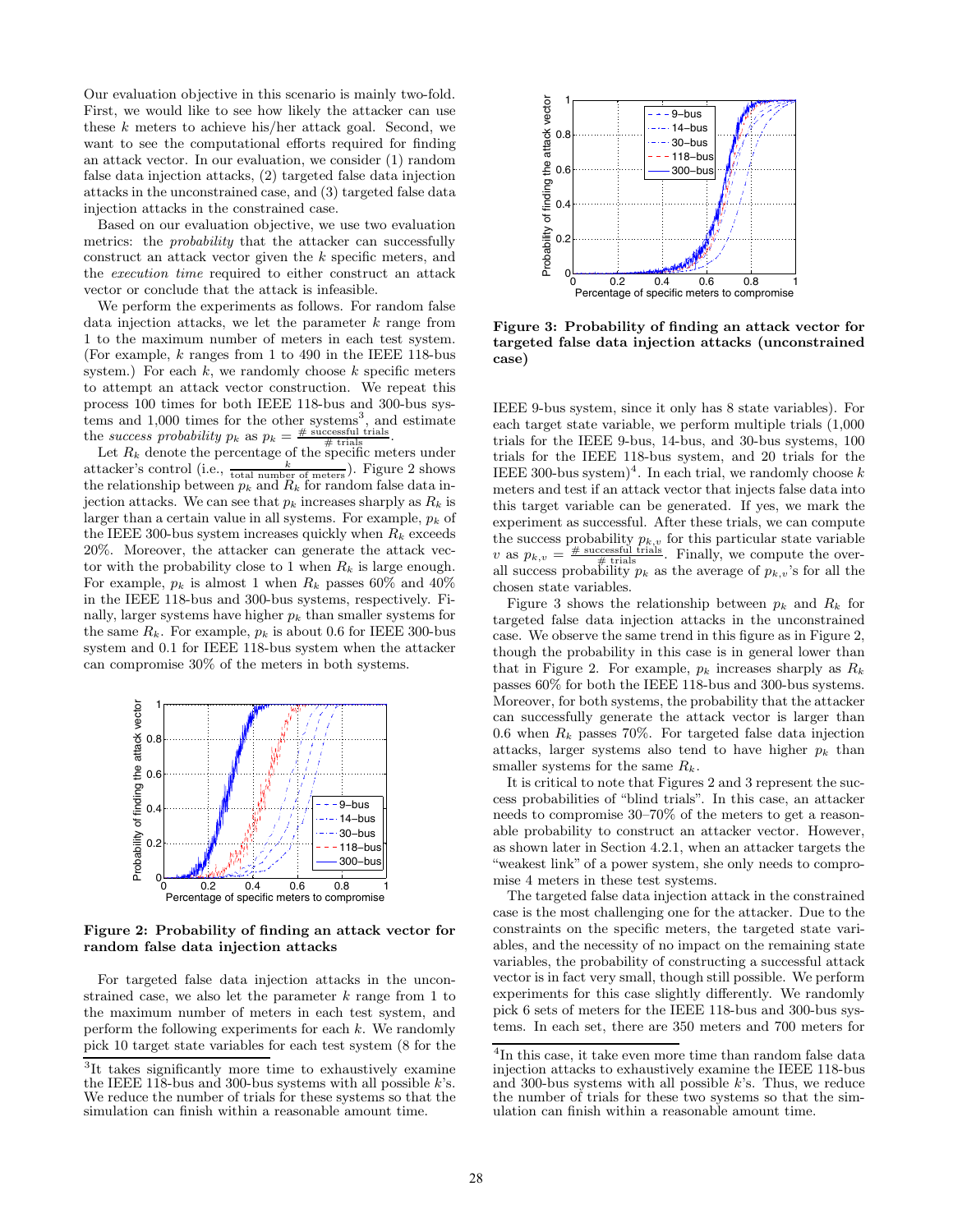**Table 1: Timing results in Scenario I (ms)**

| Test system  | Random attack    | Targeted attack  |
|--------------|------------------|------------------|
|              |                  | (unconstrained)  |
| IEEE 9-bus   | $0.17 - 2.4$     | $0.21 - 2.2$     |
| IEEE 14-bus  | $0.16 - 5.6$     | $0.26 - 11.3$    |
| IEEE 30-bus  | $0.35 - 14.9$    | $0.24 - 31.4$    |
| IEEE 118-bus | $0.34 - 867.9$   | $0.42 - 1.874.5$ |
| IEEE 300-bus | $0.55 - 8.549.6$ | $0.73 - 18.510$  |

the IEEE 118-bus and 300-bus systems, respectively. We then check the number of individual target state variables that can be affected by each set of meters without affecting the estimation of the remaining state variables. The results show that the attacker can affect 8–11 and 13–16 individual state variables in the IEEE 118-bus and 300-bus systems, respectively. Thus, though the targeted false data injection attack in the constrained case is hard, it is still possible to modify some target state variables.

In Scenario I, all attacks can be performed fairly quickly. When the attack is feasible, it takes again little time to actually construct an attack vector. Table 1 shows the execution time required by the random false data injection attack and the targeted false data injection attack in the unconstrained case. The time required for the targeted false data injection attack in the constrained case is very small, since the computational task is just the multiplication of a matrix and a column vector. For example, the time required for the IEEE 300-bus system ranges from 1.2ms to 11ms.

## **4.2 Results of Scenario II**

In Scenario II, the attacker has resources to compromise up to k meters. Compared with Scenario I, the restriction on the attacker is relaxed in the sense that any  $k$  meters can be used for the attack. Similar to Scenario I, we would also like to see how likely the attacker can use the limited resources to achieve his/her attack goal, and at the same time, examine the amount of computation required for attacks. We use two evaluation metrics in our experiments: (1) number of meters to compromise in order to construct an attack vector, and (2) execution time required for constructing an attack vector.

Due to the flexibility for the attacker to choose different meters to compromise in Scenario II, the evaluation of Scenario II generally requires more experiments to obtain the evaluation results. In the following, we examine (1) random false data injection attacks, (2) targeted false data injection attacks in the constrained case, and (3) targeted false data injection attacks in the unconstrained case, respectively.

#### *4.2.1 Results of Random False Data Injection Attacks*

Random false data injection attacks are the easiest one among the three types of attacks under evaluation, mainly due to the least constraints that the attacker has to follow. We perform a set of experiments to construct attack vectors for random false data injection attacks in the IEEE test systems. We assume the attacker wants to minimize the attack cost by compromising as few meters as possible. This means the attacker needs to find the attack vector having the minimum number of non-zero elements.

The brute-force approach is too expensive to use for finding such an attack vector due to its high time complexity. Thus, in our experiment, we use the heuristic algorithm discussed in Section 3.3.1 to find an attack vector that has near minimum number of non-zero elements for the IEEE test systems.

**Table 2: Random false data injection attacks**

| Test system        | $#$ meters to | Execution time (ms) |  |  |  |
|--------------------|---------------|---------------------|--|--|--|
|                    | compromise    |                     |  |  |  |
| <b>IEEE</b> 9-bus  |               | 0.88                |  |  |  |
| <b>IEEE</b> 14-bus |               | 3.47                |  |  |  |
| <b>IEEE 30-bus</b> |               | 4.31                |  |  |  |
| IEEE 118-bus       |               | 19.58               |  |  |  |
| IEEE 300-bus       |               | 110.51              |  |  |  |

Table 2 shows the results. In all test systems, the number of meters that need to be compromised is surprisingly small. For all test systems, the attacker can construct an attack vector for random false data injection attacks by only compromising *4 meters*, with execution time ranging from 0.88ms to about 110ms. We looked into the experimental data, and found that this is mainly due to the fact that the **H** matrices of all these IEEE test systems are sparse. For example, the **H** matrix of the IEEE 300-bus system is a  $1,122\times300$  matrix, but most of the entries are 0's. In particular, the sparsest column in **H** only has 4 non-zero elements. This column is selected by the algorithm as the attack vector. Note that power systems with sparse **H** matrices are not rare cases. In practice, components in a power system that are not physically adjacent to each other are usually not connected. As a result, the **H** matrices of the power systems are often sparse.

## *4.2.2 Results of Targeted False Data Injection Attacks in Constrained Case*

Similar to Scenario I, targeted false data injection attacks in the constrained case are the most challenging one among all types of attacks due to all the constraints the attacker has to follow in attack vector construction. In the constrained case, the attacker aims to change specific state variables to specific values and keep the remaining state variables as they are.

In our experiments, we randomly choose  $l$   $(1 \leq l \leq 10)$ target state variables and generate malicious data for each of them. The malicious data is set to be 100 times larger than the real estimates of the state variables. We then examine how many meters need to be compromised in order to inject the malicious data (without changing the other non-target state variables). For each value of l, we perform the above experiment 1,000 times to examine the distribution of the number of meters that need to be compromised.

Figure 4 shows the results of the IEEE 300-bus system. We use a box  $plot<sup>5</sup>$  to show the relationship between the number of target state variables and the number of meters to compromise. In the worst case, to inject malicious data into as many as 10 state variables, the attacker needs to compromise 55–140 meters in the IEEE 300-bus system. Given 1,122 meters in the IEEE 300-bus system, the attacker only needs to compromise a small fraction of the meters to launch targeted false data injection attacks even in the constrained case.

 ${}^{5}$ In a box plot [1], each box describes a group of data through their five summaries: minimum, first quartile, median, third quartile, and maximum. They are represented as horizontal lines at the very bottom, at the lower end, inside the box, at the upper end, and at the very top of the box, respectively.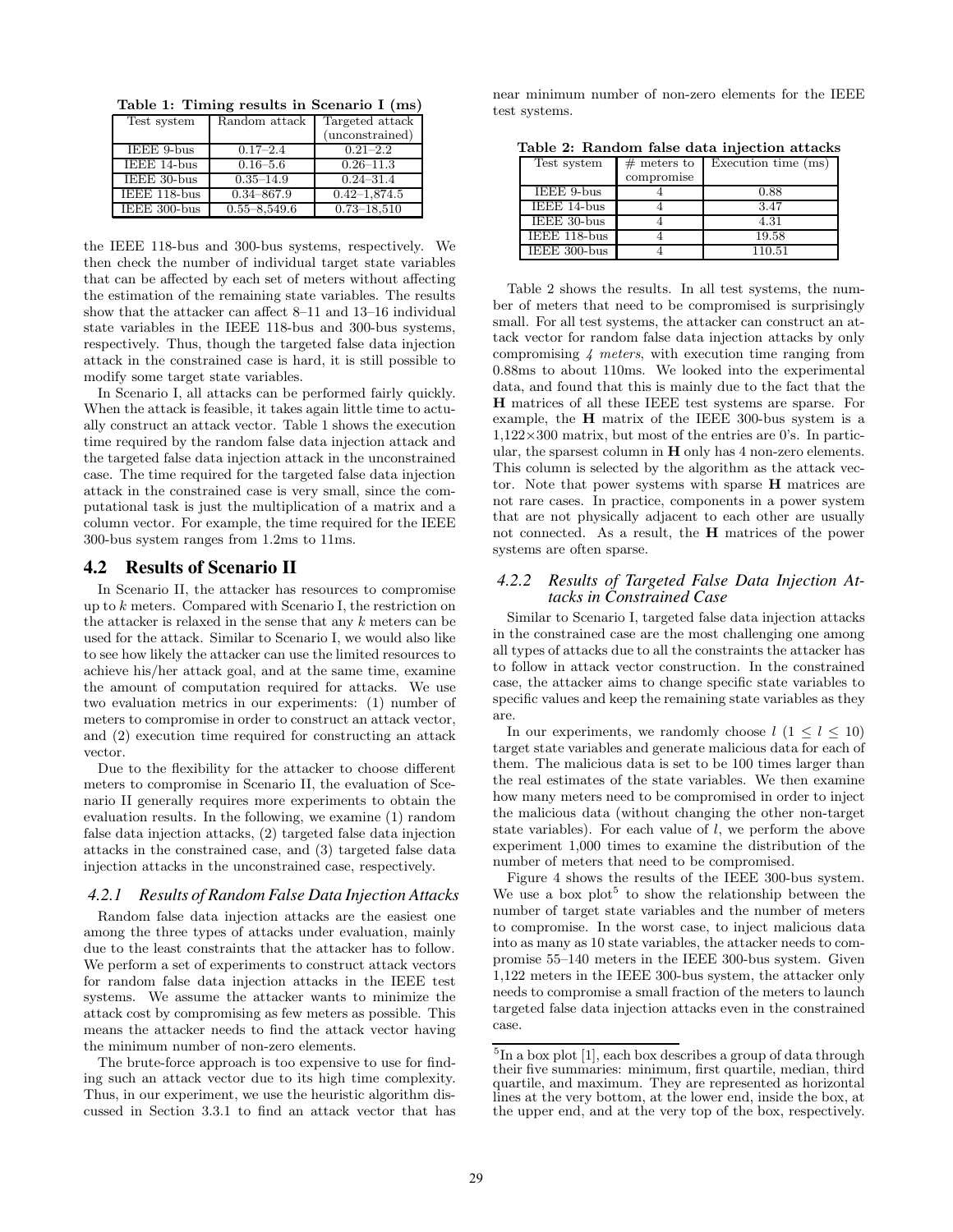

**Figure 4: Constrained case: Number of meters to compromise to inject false data into** l **target state variables in the IEEE 300-bus system**



**Figure 5: Constrained case: Number of meters to compromise to inject false data into one target state variable**

We also exhaustively examine a special situation of targeted false data injection attacks in the constrained case. Specifically, for each state variable, we examine the number of meters that need to be compromised if the attacker aims at this variable. Figure 5 shows the results. We can see that the attacker can inject malicious data into any single state variable using less than 35 meters for the IEEE 118-bus system and less than 40 meters for the IEEE 300-bus system. For all the systems, none of the median values is greater than 10. This means that the attacker can affect most of the state variables by using at most 10 compromised meters.

In the constrained case, since **c** is fixed, the attack vectors can be directly computed. Thus, the execution time in all the experiments is very short. For example, it costs only 1.2ms on the test computer to generate an attack vector that injects false data into 10 state variables in the IEEE 300-bus system.

#### *4.2.3 Results of Targeted False Data Injection Attacks in Unconstrained Case*

In the unconstrained case, the attacker wants to inject malicious data into specific state variables, but the attacker does not have to keep the other state variables unchanged. As discussed in Section 3.3.2, we use the Matching Pursuit algorithm [19, 26, 27] to find attack vectors. We perform the same set of experiments as in Section 4.2.2 to obtain the two

evaluation metrics: the number of meters to compromise and the execution time. Note that in the unconstrained case, it takes significantly more time to construct an attack vector than the previous experiments. Thus, we show more detailed results on execution time in this case.

Figure 6 shows the relationship between the number of meters to compromise and the number of specific state variables to compromise for the IEEE 300-bus system. Figure 7 shows the corresponding execution time of the Matching Pursuit algorithm for finding an attack vector successfully. We can see that the attacker needs to compromise 55–140 meters for the IEEE 300-bus system, if the attacker wants to inject malicious data into as many as 10 state variables. These meters can be quickly identified within 8 seconds.



**Figure 6: Unconstrained case: Number of meters to compromise to inject false data into** l **target state variables in the IEEE 300-bus system**



**Figure 7: Unconstrained case: Execution time of finding an attack vector to inject false data into** l **target state variables in the IEEE 300-bus system**

We also exhaustively examine the special situation of injecting malicious data into a single state variable for all the IEEE test systems, as in the constrained case. Figures 8 and 9 show the number of meters to compromise for these systems and the corresponding execution time, respectively. As shown in Figures 8 and 9, for example, the attacker can inject malicious data into any single state variable of the IEEE 300-bus system by compromising at most 27 meters, and it costs less than 2.6 seconds to find the attack vector.

These experimental results indicate that the false data injection attacks are practical and easy to launch if the at-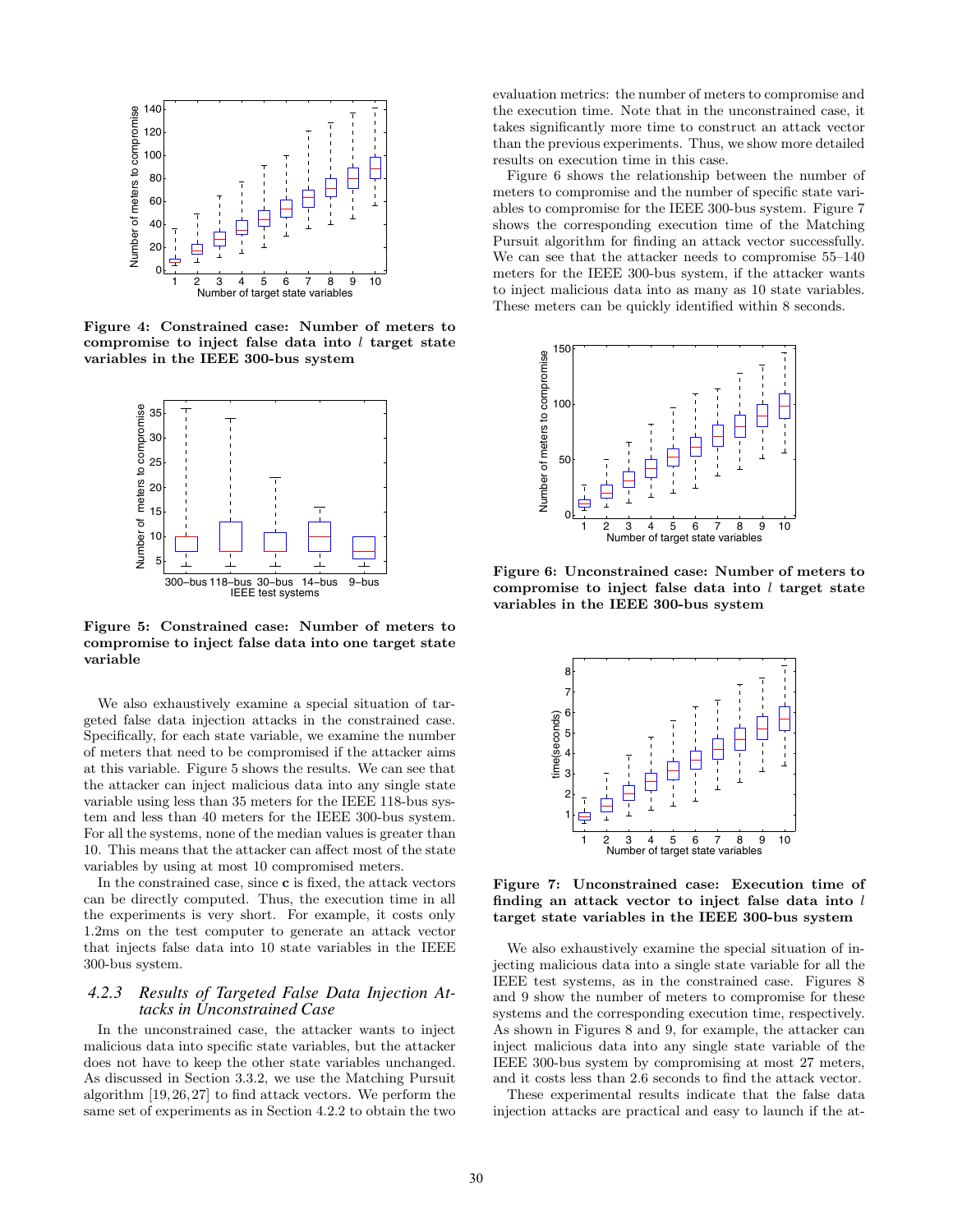

**Figure 8: Unconstrained case: Number of meters to compromise to inject false data into one target state variable**



**Figure 9: Unconstrained Case: Execution time of finding an attack vector to inject false data into one target state variable**

tacker has the configuration information of the target system and can modify the meter measurements.

#### **5. CONCLUSION AND FUTURE WORK**

In this paper, we presented a new class of attacks, called *false data injection attacks*, against state estimation in electric power systems. We show that an attacker can take advantage of the configuration of a power system to launch such attacks to bypass the existing techniques for bad measurement detection. We considered two realistic attack scenarios, where the attacker is either constrained to some specific meters, or limited in the resources required to compromise meters. We showed that the attacker can systematically and efficiently construct attack vectors in both scenarios, which can not only change the results of state estimation, but also modify the results in a predicted way. We performed simulation on IEEE test systems to demonstrate the success of these attacks. Our results in this paper indicate that security protection of the electric power grid must be revisited when there are potentially malicious attacks.

In our future work, we would like to extend our results to state estimation using AC power flow models. Moreover, we will also investigate the possibility of adapting network anomaly detection techniques to identify false data injection attacks.

## **6. REFERENCES**

- [1] *Box Plot: Display of Distribution*.
- http://www.physics.csbsju.edu/stats/box2.html. [2] *Electric Power Risk Assessment*. http:
- //www.solarstorms.org/ElectricAssessment.html.
- [3] E. Amaldi and V. Kann. On the approximability of minimizing nonzero variables or unsatisfied relations in linear systems. *Theoretical Computer Science*, 209(1-2):237–260, December 1998.
- [4] E. N. Asada, A. V. Garcia, and R. Romero. Identifying multiple interacting bad data in power system state estimation. In *IEEE Power Engineering Society General Meeting*, pages 571–577, June 2005.
- [5] T. Blumensath and M. Davies. Gradient pursuits. *IEEE Transactions on Signal Processing*, 56(6):2370–2382, June 2008.
- [6] J. Chen and A. Abur. Improved bad data processing via strategic placement of PMUs. In *IEEE Power Engineering Society General Meeting*, pages 509–513, June 2005.
- [7] J. Chen and A. Abur. Placement of PMUs to enable bad data detection in state estimation. *IEEE Transactions on Power Systems*, 21(4):1608–1615, November 2006.
- [8] S. S. Chen. *PhD thesis: Basis Pursuit*. Department of Statistics, Stanford University, 1995.
- [9] E.Handschin, F. C. Schweppe, J. Kohlas, and A. Fiechter. Bad data analysis for power system state estimation. *IEEE Transactions on Power Apparatus and Systems*, 94(2):329–337, April 1975.
- [10] A. Garcia, A. Monticelli, and P. Abreu. Fast decoupled state estimation and bad data processing. *IEEE Transactions on Power Apparatus and Systems*, 98(5):1645–1652, September 1979.
- [11] M. R. Garey and D. S. Johnson. *Computer and Intractability: a guide to the theory of NP-Completeness*. W.H.Freeman and Company, 1979.
- [12] S. Gastoni, G. P. Granelli, and M. Montagna. Multiple bad data processing by genetic algorithms. In *IEEE Power Tech Conference*, pages 1–6, June 2003.
- [13] P. Georgiev and A. Cichoki. Sparse component analysis of overcomplete mixtures by improved basis pursuit method. In *the 2004 IEEE International Symposium on Circuits and Systems (ISCAS 2004)*, pages 5:37–40, May 2004.
- [14] D. V. Hertem, J. Verboomen, K. Purchala, R. Belmans, and W. L. Kling. Usefulness of DC power flow for active power flow analysis with flow controlling devices. In *The 8th IEE International Conference on AC and DC Power Transmission*, pages 58–62, March 2006.
- [15] P. S. Huggins and S. W. Zucker. Greedy basis pursuit. *IEEE Transactions on Signal Processing*, 55(7):3760–3772, July 2007.
- [16] J. Lin and H. Pan. A static state estimation approach including bad data detection and identification in power systems. In *IEEE Power Engineering Society General Meeting*, pages 1–7, June 2007.
- [17] R. Kinney, P. Crucitti, R. Albert, and V. Latora. Modeling cascading failures in the north American power grid. *European Physical Journal B – Condensed Matter and Complex Systems*, 46:101–107, 2005.